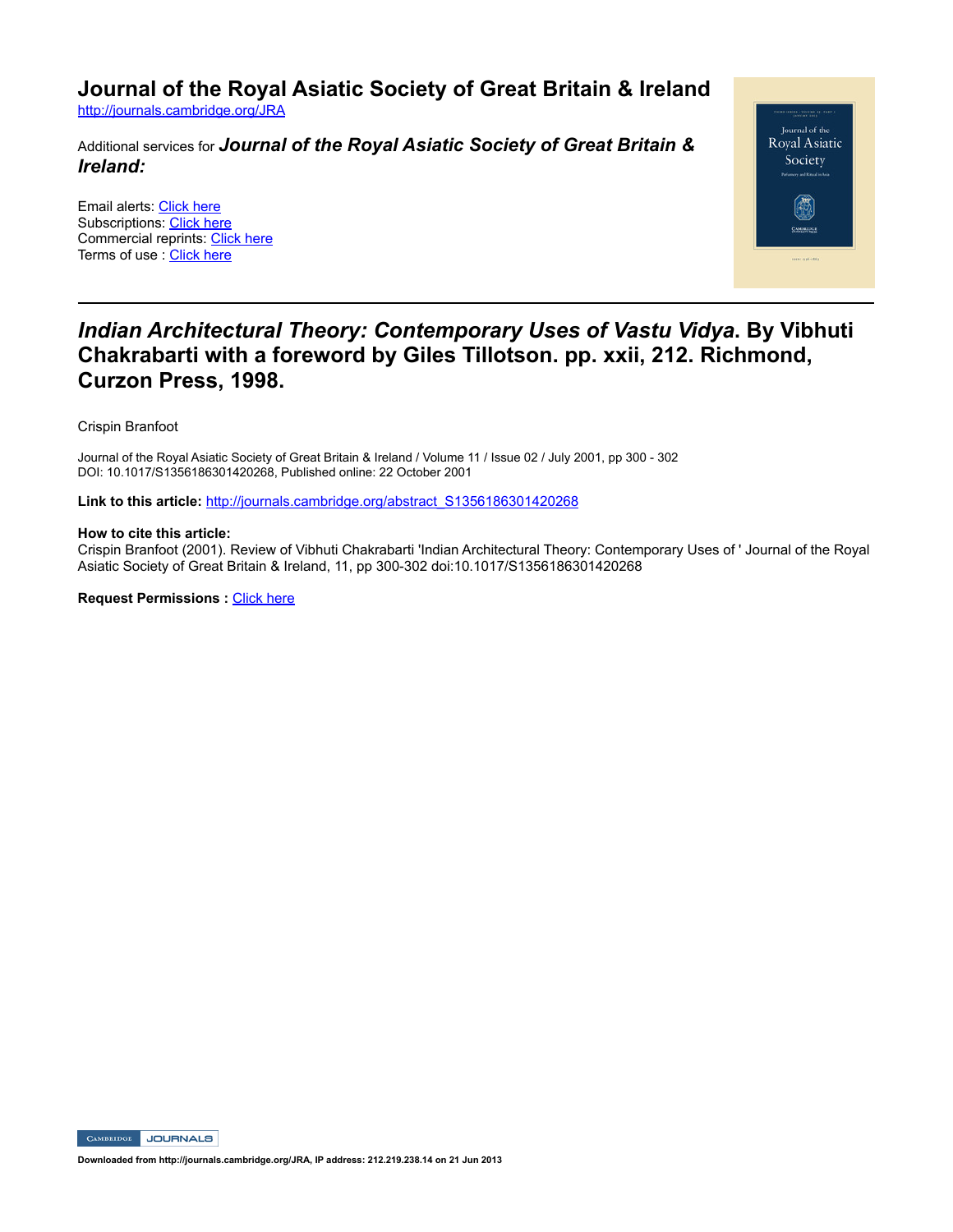## 300 Reviews of Books

Indian Architectural Theory: Contemporary Uses of Vastu Vidya. By Vibhuti Chakrabarti with a foreword by Giles Tillotson. pp. xxii, 212. Richmond, Curzon Press, 1998.

Vibhuti Chakrabarti is to be commended for this study of the Indic theory of architecture, vastuvidya, and its uses and interpretation in modern India by architects, traditional craftsmen, astrologers, vastu consultants and architectural conservators. Vastuvidya is first mentioned in the Rig Veda and is known from its expression in texts, such as Manasara and Mayamata, that have been the focus of study from Ram Raz's 1834 publication, An Essay on the Architecture of the Hindoos, to the present. With a formal training as an architect and knowledge of Sanskrit, Chakrabarti is well placed to make a critical assessment of vastuvidya as a body of knowledge about architecture, and its contemporary relevance.

The aims of the book are to understand vastuvidya as a programme of architecture and to analyse its contemporary applications and relevance. Rather than focussing on a single text as previous authors such as P. K. Acharya and Bruno Dagens have done, Chakrabarti examines six key texts dating from the sixth to the fifteenth century AD, and refers to others in order to demonstrate that they are different expressions of a single tradition of knowledge that accommodates both regional diversity and historical change. She is further convinced that vastuvidya is a complete system of architectural design, however fragmentary the textual record may be. The structure of the book is based around a paradigmatic vastuvidya text, with chapters on the training of the architects, systems of measurement, selection and preparation of the site including its consecration and laying of the plan, orientation, the choice of materials and the classification of building types.

This material is valuable for anyone wishing to understand the main elements of *vastuvidya* as an overall theory rather than its fragmentary expression in the available literature. There are useful summaries, for example, of the main principles of astrology and its architectural applications, the characteristics of particular directions, and the importance of relative proportion throughout the architectural design. Some art historians have discussed Sanskrit texts in an effort to illuminate India's rich traditions of temple architecture. Whilst giving a good sense of the complex philosophical background and its technical vocabulary, such works do not necessarily help in the interpretation of actual buildings, simply serving to mystify the subject. As the author notes, Stella Kramrisch's description in her monumental two-volume The Hindu Temple (1946) of the vastupurushamandala as a ``magic diagram'', together with more impressive terminology tends to overwhelm more than help an architect (or indeed art historian) wishing to learn about the Indian way of building (p. 86). Chakrabarti's study goes some way towards convincing the reader how the philosophical background can actually help in our interpretation of Indian architecture, both in general and specific examples.

The presentation of the key elements of vastuvidya as a design system is followed in each chapter by a discussion of the contemporary application of vastuvidya to secular, domestic projects. These are the most lively and stimulating sections of the book, providing an interesting critique of architectural practice in India in the past century, the tensions between tradition and modernism, and the fragmentary use of *vastuvidya* chiefly by the architectural profession, pundits or *vastu* consultants, and traditional craftsmen.

Architecture as a profession in India has western roots with the European Classical tradition at its heart and any study by Indian architects of the rich and varied history of architecture on the subcontinent over the past two thousand years has been seen through a western eye. As Chakrabarti aptly writes, whilst Independence gave architects an opportunity to start afresh, in practice ``. . . the freedom of India heralded complete freedom from traditional Indian architecture'' (p. 26). The embrace of Modernism in the 1950s, seen in the construction of the Punjabi state capital at Chandigarh by Le Corbusier, has led in recent decades to a more receptive attitude to India's own architectural tradition. Architects, such as B. V. Doshi and Charles Correa, have examined the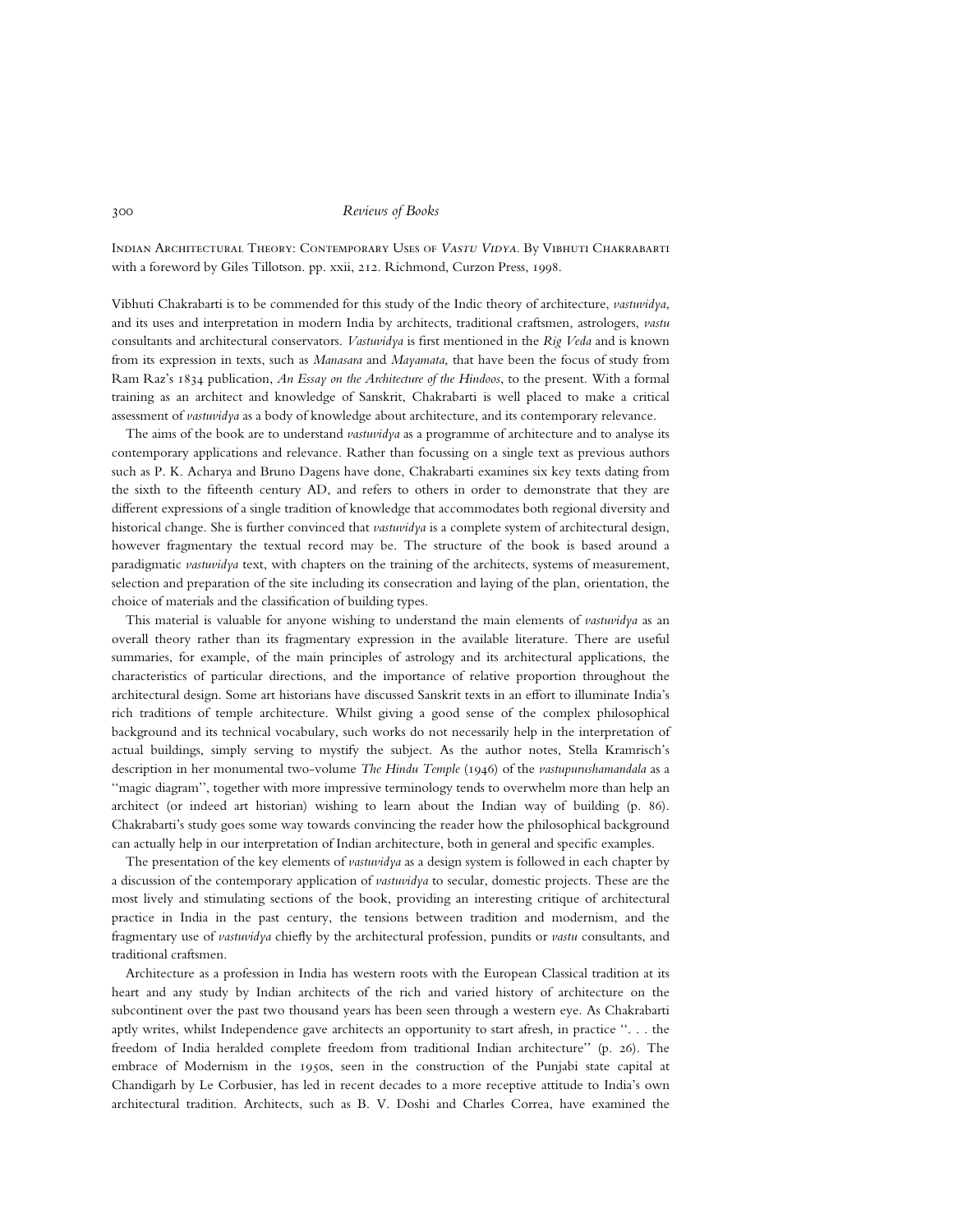Reviews of Books 301

indigenous traditions of architecture and vastuvidya in their search for an alternative to Modernism as a means of expressing the Indian identity of their buildings. Chakrabarti is critical of their understanding of vastuvidya, however, stressing that it is fragmentary and amounts to little more than ``curry powder'', Indianising an essentially foreign recipe for architecture (p. 195).

Similarly selective in their knowledge of vastuvidya are the vastu consultants who cater to the growing urban elite, advising them on the correct and most auspicious orientation for the rooms and buildings of their homes and factories. In the last decade they have emerged as a popular profession, with many publications on *vastuvidya* appearing, mostly in English or Hindi. While Chakrabarti is critical of the architectural profession for their inadequate grasp of vastuvidya and their selective use of it in their architectural designs, she reserves her most damning criticism for the vastu pundits. In an amusing passage, she writes:

"Incorporating the principles of *Vastu Vidya* as advocated by its popular consultants is likened to being on a moral high ground, religious and righteous. Some Vastu consultants project themselves as the `do-gooders' of society, upholders of tradition, taking upon themselves the onus of uplifting humanity. They hold responsible 'Western materialism', the invasion of science and technology, economic opportunity, `mass media', and Western life-styles and values, for the erosion of belief in traditional systems, yet their own life-style and way of working is not outside the influence of so called materialistic approaches and opportunism. They often lean on modern scientific proofs to reveal the scientific validity of the prescriptions, quote appreciation by 'Western' authors to elevate its status; while maintaining that the principles of 'Vastu' are known to only a blessed few, charge exorbitant fees that makes their advice revered as almost the words of God; and yet, interestingly enough, do not promote traditional architecture and building methods  $-$  as when it comes to architectural design their schemes seem to be the result of ill-digested modern architecture.'' (p. 183)

The author clearly did not find the vastu consultants she met during her research very informative or helpful.

Chakrabarti conducted fieldwork among traditional craftsmen and astrologers in Rajasthan during the course of her research and this has resulted in some of the most interesting comments on vastuvidya and architectural practice. Comparing the Rajasthani haveli or courtyard house with the traditional Keralan house she notes the adaptability of vastuvidya in regions with different climate, topography, available building materials and cultural needs of the people (p. 10). The research with traditional craftsmen in Rajasthan, only one of whom is named, seems to have been profitable but is less in evidence than the discussion of architects and vastu consultants and their published work in journal and newspaper articles and architectural studies. Several interesting observations of traditional practices and understanding are relegated to footnotes. More would have been good on these traditional Rajasthani craftsmen, quoting them directly together with observations of their current practices and work. Further fieldwork with perhaps craftsmen in Kerala would also have strengthened this element of the book. There are many useful technical diagrams and tables, though a few photographs of some traditional buildings and men at work would have enlivened the text.

The book is produced to a high standard, though readers with knowledge of Sanskrit may miss the accuracy of diacritical marks for primary sources and technical terms. It is well written, though the Rajasthani proverb about expensive materials being considered a good thing is unnecessarily repeated on p. 34 and p. 150.

Vibhuti Chakrabarti's study is complemented by a seven-page foreword by Giles Tillotson, introducing the debates around the study of vastuvidya and the chief contributions that the author makes to them. The book has a bold polemical purpose in seeking to demonstrate that vastuvidya has a